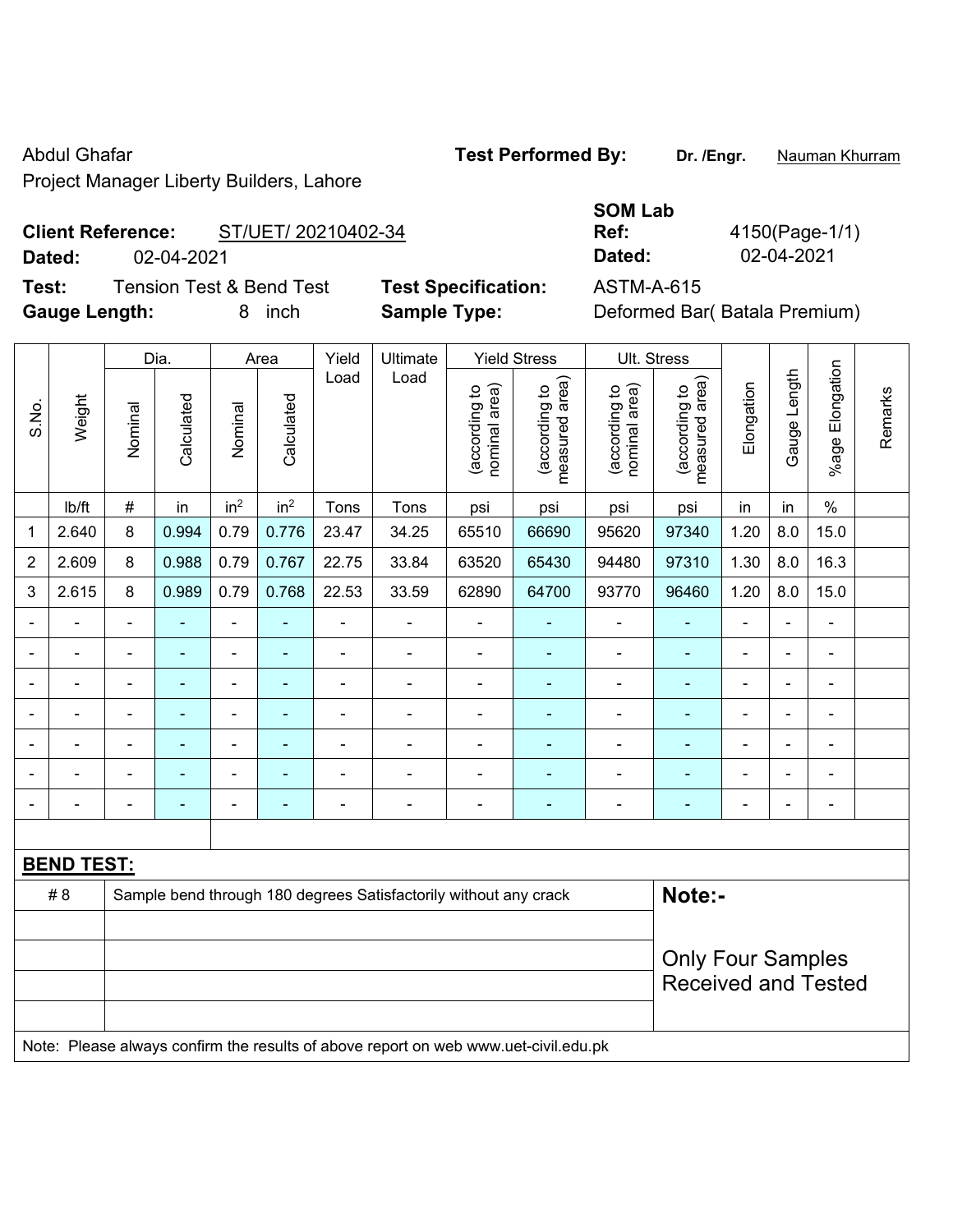Project Manager Liberty Builders, Lahore

## **Client**

**Test:** Tension Test & Bend Test **Test Specification:** ASTM-A-615 **Gauge Length:** 8 inch **Sample Type:** Deformed Bar( Batala Premium)

|                          |            |                          | <b>SOM Lab</b> |             |
|--------------------------|------------|--------------------------|----------------|-------------|
| <b>Client Reference:</b> |            | ST/UET/ 20210402-32&40-1 | Ref:           | 4151(Page-1 |
| Dated:                   | 02-04-2021 |                          | Dated:         | 02-04-2021  |

**Ref:** 4151(Page-1/1)

|                |                   |                                                                  | Dia.       |                 | Area            | Yield          | Ultimate                                                                            |                                | <b>Yield Stress</b>             |                                | Ult. Stress                     |            |                |                            |         |
|----------------|-------------------|------------------------------------------------------------------|------------|-----------------|-----------------|----------------|-------------------------------------------------------------------------------------|--------------------------------|---------------------------------|--------------------------------|---------------------------------|------------|----------------|----------------------------|---------|
| S.No.          | Weight            | Nominal                                                          | Calculated | Nominal         | Calculated      | Load           | Load                                                                                | (according to<br>nominal area) | (according to<br>measured area) | (according to<br>nominal area) | (according to<br>measured area) | Elongation | Gauge Length   | Elongation<br>$%$ age l    | Remarks |
|                | Ib/ft             | $\#$                                                             | in         | in <sup>2</sup> | in <sup>2</sup> | Tons           | Tons                                                                                | psi                            | psi                             | psi                            | psi                             | in         | in             | $\frac{0}{0}$              |         |
| $\mathbf 1$    | 2.618             | 8                                                                | 0.990      | 0.79            | 0.769           | 24.68          | 33.64                                                                               | 68900                          | 70780                           | 93910                          | 96480                           | 1.40       | 8.0            | 17.5                       |         |
| $\overline{2}$ | 2.635             | 8                                                                | 0.993      | 0.79            | 0.774           | 25.69          | 34.37                                                                               | 71720                          | 73200                           | 95960                          | 97950                           | 1.40       | 8.0            | 17.5                       |         |
| 3              | 2.623             | 8                                                                | 0.991      | 0.79            | 0.771           | 23.41          | 32.93                                                                               | 65370                          | 66980                           | 91920                          | 94190                           | 1.20       | 8.0            | 15.0                       |         |
| 4              | 1.491             | 6                                                                | 0.747      | 0.44            | 0.438           | 12.28          | 19.22                                                                               | 61570                          | 61850                           | 96320                          | 96750                           | 1.40       | 8.0            | 17.5                       |         |
| 5              | 1.491             | 6                                                                | 0.747      | 0.44            | 0.438           | 12.54          | 19.42                                                                               | 62850                          | 63140                           | 97340                          | 97780                           | 1.40       | 8.0            | 17.5                       |         |
| 6              | 1.487             | 6                                                                | 0.746      | 0.44            | 0.437           | 12.30          | 19.22                                                                               | 61670                          | 62100                           | 96320                          | 96980                           | 1.40       | 8.0            | 17.5                       |         |
| $\overline{7}$ | 0.639             | $\overline{4}$                                                   | 0.489      | 0.20            | 0.188           | 5.71           | 8.53                                                                                | 62950                          | 66970                           | 94090                          | 100090                          | 1.20       | 8.0            | 15.0                       |         |
| 8              | 0.652             | $\overline{4}$                                                   | 0.494      | 0.20            | 0.192           | 5.68           | 8.58                                                                                | 62610                          | 65220                           | 94650                          | 98590                           | 1.30       | 8.0            | 16.3                       |         |
| 9              | 0.644             | $\overline{4}$                                                   | 0.491      | 0.20            | 0.189           | 5.66           | 8.51                                                                                | 62390                          | 66020                           | 93860                          | 99330                           | 1.20       | 8.0            | 15.0                       |         |
|                |                   |                                                                  |            | ÷,              |                 | $\blacksquare$ | $\blacksquare$                                                                      | $\blacksquare$                 | $\blacksquare$                  | $\blacksquare$                 | ٠                               | ÷          | $\blacksquare$ | -                          |         |
|                |                   |                                                                  |            |                 |                 |                |                                                                                     |                                |                                 |                                |                                 |            |                |                            |         |
|                | <b>BEND TEST:</b> |                                                                  |            |                 |                 |                |                                                                                     |                                |                                 |                                |                                 |            |                |                            |         |
|                | #8                |                                                                  |            |                 |                 |                | Sample bend through 180 degrees Satisfactorily without any crack                    |                                |                                 |                                | Note:-                          |            |                |                            |         |
|                | #6                | Sample bend through 180 degrees Satisfactorily without any crack |            |                 |                 |                |                                                                                     |                                |                                 |                                |                                 |            |                |                            |         |
|                | #4                | Sample bend through 180 degrees Satisfactorily without any crack |            |                 |                 |                |                                                                                     |                                |                                 |                                |                                 |            |                | <b>Only Twelve Samples</b> |         |
|                |                   |                                                                  |            |                 |                 |                |                                                                                     |                                |                                 |                                | <b>Received and Tested</b>      |            |                |                            |         |
|                |                   |                                                                  |            |                 |                 |                |                                                                                     |                                |                                 |                                |                                 |            |                |                            |         |
|                |                   |                                                                  |            |                 |                 |                | Note: Please always confirm the results of above report on web www.uet-civil.edu.pk |                                |                                 |                                |                                 |            |                |                            |         |

Abdul Ghafar **Test Performed By:** Dr. /Engr. **Nauman Khurram**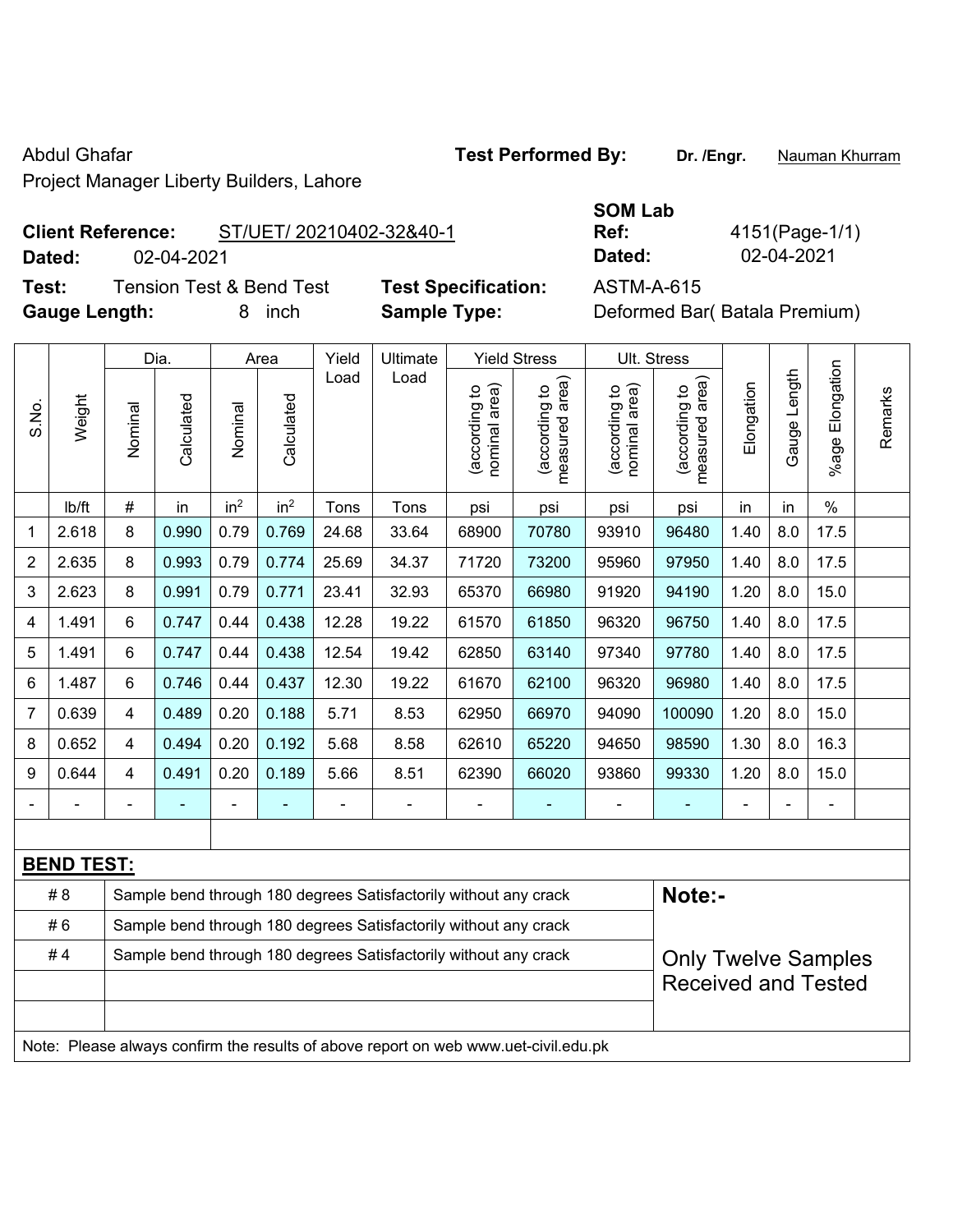Project Manager Liberty Builders, Lahore

# **Client**

| <b>Client Reference:</b> |                                     | ST/UET/ 20210402-32&40-2 |                            | <b>SOM Lab</b><br>Ref: | 4152(Page-1/1)                |
|--------------------------|-------------------------------------|--------------------------|----------------------------|------------------------|-------------------------------|
| Dated:                   | 02-04-2021                          |                          |                            | Dated:                 | 02-04-2021                    |
| Test:                    | <b>Tension Test &amp; Bend Test</b> |                          | <b>Test Specification:</b> | ASTM-A-615             |                               |
| <b>Gauge Length:</b>     |                                     | inch                     | <b>Sample Type:</b>        |                        | Deformed Bar (Batala Premium) |

|                         |                   |                                                                  | Dia.       |                 | Area            | Yield | Ultimate                                                                            |                               | <b>Yield Stress</b>             | Ult. Stress                    |                                 |                |              |                          |         |
|-------------------------|-------------------|------------------------------------------------------------------|------------|-----------------|-----------------|-------|-------------------------------------------------------------------------------------|-------------------------------|---------------------------------|--------------------------------|---------------------------------|----------------|--------------|--------------------------|---------|
| S.No.                   | Weight            | Nominal                                                          | Calculated | Nominal         | Calculated      | Load  | Load                                                                                | nominal area)<br>according to | (according to<br>measured area) | (according to<br>nominal area) | (according to<br>measured area) | Elongation     | Gauge Length | %age Elongation          | Remarks |
|                         | lb/ft             | $\#$                                                             | in         | in <sup>2</sup> | in <sup>2</sup> | Tons  | Tons                                                                                | psi                           | psi                             | psi                            | psi                             | in             | in           | $\%$                     |         |
| $\mathbf 1$             | 2.615             | 8                                                                | 0.989      | 0.79            | 0.768           | 23.52 | 36.95                                                                               | 65650                         | 67540                           | 103160                         | 106120                          | 1.30           | 8.0          | 16.3                     |         |
| $\overline{2}$          | 2.609             | 8                                                                | 0.988      | 0.79            | 0.767           | 24.64 | 37.36                                                                               | 68790                         | 70850                           | 104300                         | 107430                          | 1.20           | 8.0          | 15.0                     |         |
| $\mathbf{3}$            | 2.613             | 8                                                                | 0.989      | 0.79            | 0.768           | 23.92 | 36.72                                                                               | 66790                         | 68710                           | 102510                         | 105440                          | 1.10           | 8.0          | 13.8                     |         |
| $\overline{\mathbf{4}}$ | 1.468             | 6                                                                | 0.741      | 0.44            | 0.431           | 12.69 | 19.29                                                                               | 63620                         | 64940                           | 96670                          | 98690                           | 1.10           | 8.0          | 13.8                     |         |
| 5                       | 1.466             | 6                                                                | 0.741      | 0.44            | 0.431           | 12.66 | 19.22                                                                               | 63460                         | 64790                           | 96320                          | 98330                           | 1.30           | 8.0          | 16.3                     |         |
| $\,6\,$                 | 1.477             | 6                                                                | 0.743      | 0.44            | 0.434           | 13.20 | 19.34                                                                               | 66170                         | 67090                           | 96930                          | 98270                           | 1.20           | 8.0          | 15.0                     |         |
|                         |                   |                                                                  |            |                 |                 |       |                                                                                     |                               |                                 | ÷,                             |                                 |                |              |                          |         |
|                         |                   |                                                                  |            |                 |                 |       |                                                                                     |                               |                                 |                                |                                 |                |              | -                        |         |
|                         |                   |                                                                  |            |                 |                 |       |                                                                                     |                               |                                 | $\overline{a}$                 | ÷                               |                |              | ÷                        |         |
|                         |                   | Ē,                                                               |            |                 | ۰               | ä,    | $\blacksquare$                                                                      | $\blacksquare$                | $\blacksquare$                  | $\blacksquare$                 | $\qquad \qquad \blacksquare$    | $\blacksquare$ |              | $\overline{\phantom{0}}$ |         |
|                         |                   |                                                                  |            |                 |                 |       |                                                                                     |                               |                                 |                                |                                 |                |              |                          |         |
|                         | <b>BEND TEST:</b> |                                                                  |            |                 |                 |       |                                                                                     |                               |                                 |                                |                                 |                |              |                          |         |
|                         | # 8               |                                                                  |            |                 |                 |       | Sample bend through 180 degrees Satisfactorily without any crack                    |                               |                                 |                                | Note:-                          |                |              |                          |         |
|                         | #6                | Sample bend through 180 degrees Satisfactorily without any crack |            |                 |                 |       |                                                                                     |                               |                                 |                                |                                 |                |              |                          |         |
|                         |                   | <b>Only Eight Samples</b>                                        |            |                 |                 |       |                                                                                     |                               |                                 |                                |                                 |                |              |                          |         |
|                         |                   |                                                                  |            |                 |                 |       |                                                                                     |                               |                                 |                                | <b>Received and Tested</b>      |                |              |                          |         |
|                         |                   |                                                                  |            |                 |                 |       |                                                                                     |                               |                                 |                                |                                 |                |              |                          |         |
|                         |                   |                                                                  |            |                 |                 |       | Note: Please always confirm the results of above report on web www.uet-civil.edu.pk |                               |                                 |                                |                                 |                |              |                          |         |

Abdul Ghafar **Test Performed By:** Dr. /Engr. **Nauman Khurram**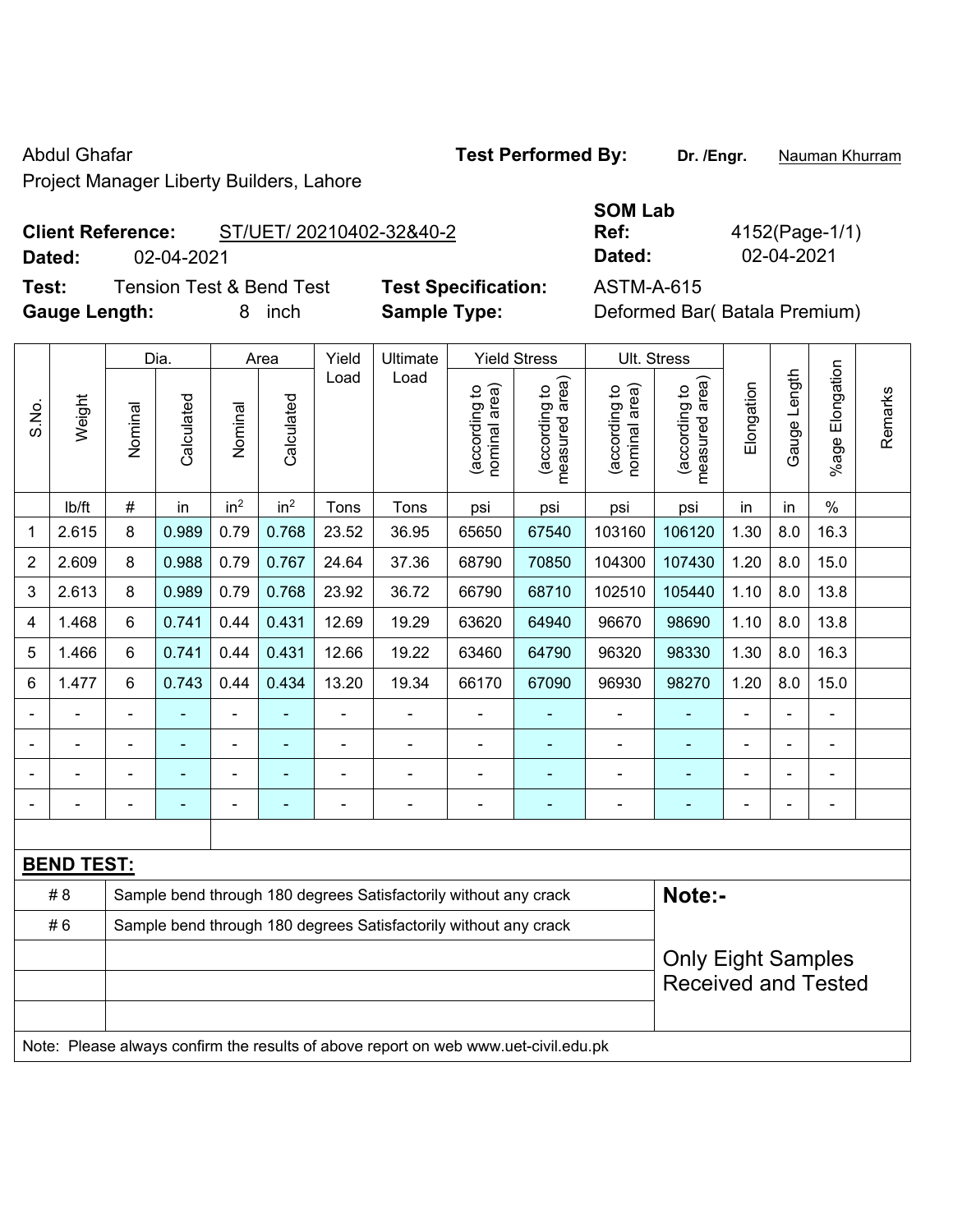Maj Adnan khalid® (Dy Dir MTL) **Test Performed By: Dr. /Engr.** Nauman Khurram Const of PD House No. 104 - B, Sec-I, PH-XI, Rahber and Dev Works of Prism-9- Pkg-01 FHA Ph-9

|                          |              |      | <b>JUIVI LAD</b>             |                         |          |
|--------------------------|--------------|------|------------------------------|-------------------------|----------|
| <b>Client Reference:</b> |              |      | 408/241/E/Lab/59/16 and 1159 | Ref:                    | 4153(Pag |
| Dated:                   | 02-04-2021   |      |                              | Dated:                  | 02-04-20 |
| Test:                    | Tension Test |      | <b>Test Specification:</b>   | <b>ASTM-A-615</b>       |          |
| <b>Gauge Length:</b>     |              | inch | <b>Sample Type:</b>          | Deformed Bar (AF Steel) |          |

**SOM Lab Ref:** 4153(Page-1/1) **Dated:** 02-04-2021 **Dated:** 02-04-2021 **n:** ASTM-A-615

|                |                                                                                     |                         | Dia.                   |                 | Area            | Yield          | Ultimate       |                                | <b>Yield Stress</b>             |                                | Ult. Stress                                 |                              |                |                              |         |
|----------------|-------------------------------------------------------------------------------------|-------------------------|------------------------|-----------------|-----------------|----------------|----------------|--------------------------------|---------------------------------|--------------------------------|---------------------------------------------|------------------------------|----------------|------------------------------|---------|
| S.No.          | Weight                                                                              | Nominal                 | Calculated             | Nominal         | Calculated      | Load           | Load           | nominal area)<br>(according to | (according to<br>measured area) | (according to<br>nominal area) | (according to<br>neasured area)<br>measured | Elongation                   | Gauge Length   | %age Elongation              | Remarks |
|                | Ib/ft                                                                               | $\#$                    | in                     | in <sup>2</sup> | in <sup>2</sup> | Tons           | Tons           | psi                            | psi                             | psi                            | psi                                         | in                           | in             | $\%$                         |         |
| $\mathbf{1}$   | 0.659                                                                               | $\overline{4}$          | 0.497                  | 0.20            | 0.194           | 5.81           | 8.84           | 64080                          | 66060                           | 97460                          | 100470                                      | 1.30                         | 8.0            | 16.3                         |         |
| $\overline{2}$ | 0.656                                                                               | $\overline{\mathbf{4}}$ | 0.496                  | 0.20            | 0.193           | 5.68           | 8.63           | 62610                          | 64890                           | 95210                          | 98660                                       | 1.20                         | 8.0            | 15.0                         |         |
| $\blacksquare$ | $\blacksquare$                                                                      | $\blacksquare$          | $\blacksquare$         | $\blacksquare$  | $\blacksquare$  | $\blacksquare$ | $\frac{1}{2}$  | $\blacksquare$                 | $\blacksquare$                  | $\overline{\phantom{a}}$       | $\blacksquare$                              | $\blacksquare$               | $\blacksquare$ | ÷,                           |         |
| $\blacksquare$ | $\blacksquare$                                                                      | ä,                      | $\blacksquare$         | $\blacksquare$  | ä,              | $\blacksquare$ | ÷,             | $\blacksquare$                 | $\blacksquare$                  | $\overline{\phantom{a}}$       | $\blacksquare$                              | $\qquad \qquad \blacksquare$ | $\blacksquare$ | $\qquad \qquad \blacksquare$ |         |
| $\blacksquare$ | $\blacksquare$                                                                      | ä,                      | $\blacksquare$         | $\blacksquare$  | ä,              | $\blacksquare$ | $\blacksquare$ | $\blacksquare$                 | ä,                              | $\blacksquare$                 | $\blacksquare$                              | $\blacksquare$               | $\blacksquare$ | $\blacksquare$               |         |
| $\blacksquare$ | $\blacksquare$                                                                      | ä,                      | $\blacksquare$         | $\blacksquare$  | ä,              | $\blacksquare$ | $\blacksquare$ | $\blacksquare$                 | $\blacksquare$                  | $\blacksquare$                 | $\blacksquare$                              | ÷.                           | $\blacksquare$ | ÷,                           |         |
|                | ÷                                                                                   | $\blacksquare$          | ÷                      | $\blacksquare$  |                 |                | ÷.             | $\blacksquare$                 | L.                              | $\blacksquare$                 | ÷,                                          | $\blacksquare$               |                | ä,                           |         |
|                |                                                                                     |                         | ۳                      | $\blacksquare$  | $\blacksquare$  |                |                | $\blacksquare$                 |                                 | Ē,                             |                                             | ÷                            |                | $\blacksquare$               |         |
| $\blacksquare$ |                                                                                     | $\blacksquare$          | ۳                      | $\blacksquare$  | $\blacksquare$  |                | $\blacksquare$ | $\blacksquare$                 | $\blacksquare$                  | $\blacksquare$                 | $\blacksquare$                              | $\blacksquare$               | $\blacksquare$ | $\blacksquare$               |         |
| $\blacksquare$ | ÷                                                                                   | ä,                      | $\blacksquare$         | $\blacksquare$  | $\blacksquare$  | $\blacksquare$ | $\blacksquare$ | $\blacksquare$                 | $\blacksquare$                  | $\blacksquare$                 | $\blacksquare$                              | $\blacksquare$               | $\blacksquare$ | $\blacksquare$               |         |
|                |                                                                                     |                         |                        |                 |                 |                |                |                                |                                 |                                |                                             |                              |                |                              |         |
|                | <b>BEND TEST:</b>                                                                   |                         |                        |                 |                 |                |                |                                |                                 |                                |                                             |                              |                |                              |         |
|                | --                                                                                  |                         | No Bend test performed |                 |                 |                |                |                                |                                 |                                | Note:-                                      |                              |                |                              |         |
|                |                                                                                     |                         |                        |                 |                 |                |                |                                |                                 |                                |                                             |                              |                |                              |         |
|                |                                                                                     |                         |                        |                 |                 |                |                |                                |                                 |                                | <b>Only Two Samples</b>                     |                              |                |                              |         |
|                |                                                                                     |                         |                        |                 |                 |                |                |                                |                                 |                                | <b>Received and Tested</b>                  |                              |                |                              |         |
|                | Note: Please always confirm the results of above report on web www.uet-civil.edu.pk |                         |                        |                 |                 |                |                |                                |                                 |                                |                                             |                              |                |                              |         |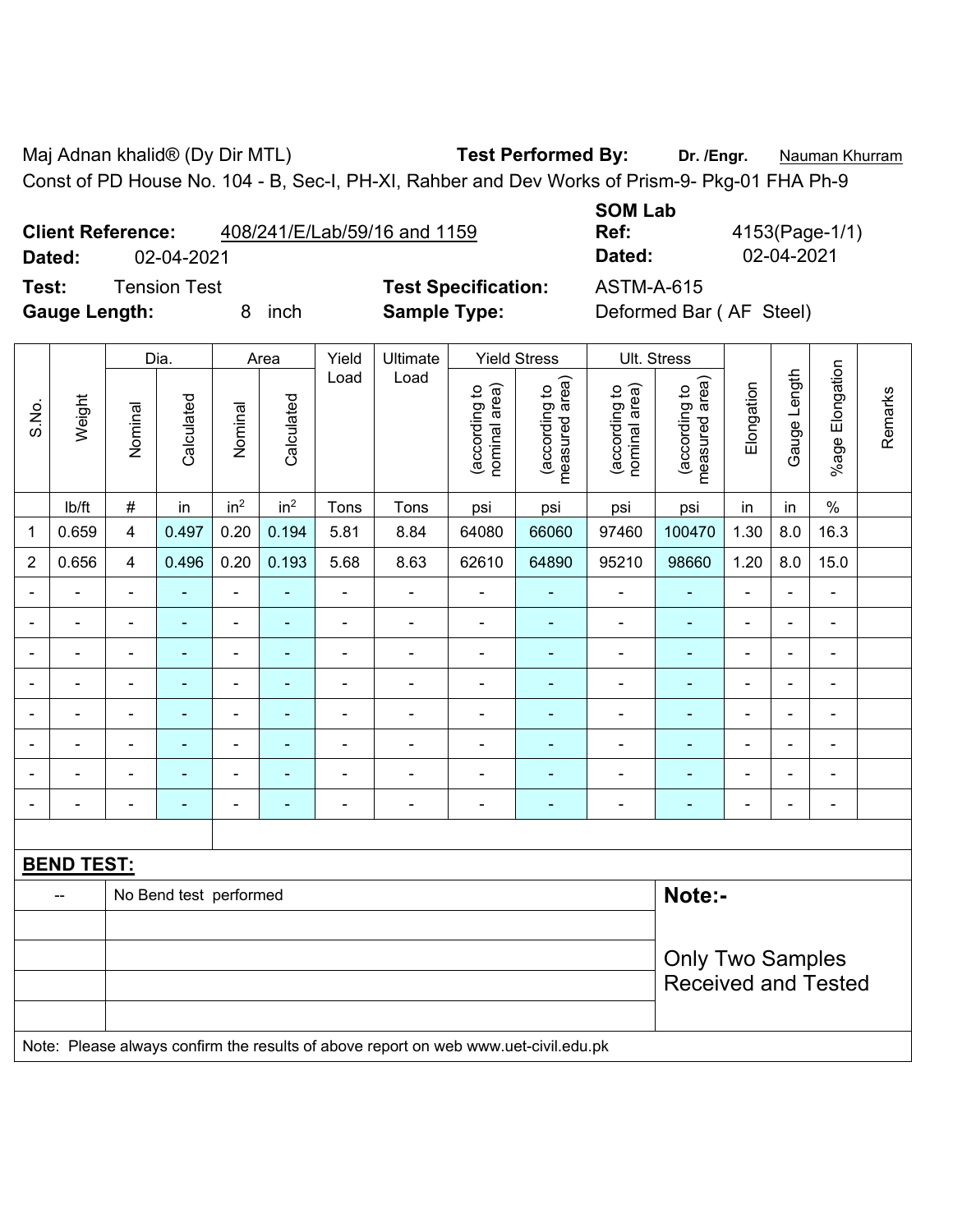Project Manager **Test Performed By:** Dr. /Engr.

S. Asad Ali Gillani

Nazir & Sons Trust Building Construction Project, Lahore

|                      | <b>Client Reference:</b> | NST/MT/SR/UET/009                   |                            | Ref:       | 4154(Page-1/              |  |  |  |
|----------------------|--------------------------|-------------------------------------|----------------------------|------------|---------------------------|--|--|--|
| Dated:               | 02-04-2021               |                                     |                            | Dated:     | 02-04-2021                |  |  |  |
| Test:                |                          | <b>Tension Test &amp; Bend Test</b> | <b>Test Specification:</b> | ASTM-A-615 |                           |  |  |  |
| <b>Gauge Length:</b> |                          | inch                                | <b>Sample Type:</b>        |            | Deformed (Batala Premium) |  |  |  |

| 4154(Page-1/1) |
|----------------|
| 02-04-2021     |
|                |

|                |                                                                                     |                                                                  | Dia.       |                 | Area            |                | <b>Ultimate</b>                                                  |                                |                                                                    |                                               |                                                        |                |              |                    |         |
|----------------|-------------------------------------------------------------------------------------|------------------------------------------------------------------|------------|-----------------|-----------------|----------------|------------------------------------------------------------------|--------------------------------|--------------------------------------------------------------------|-----------------------------------------------|--------------------------------------------------------|----------------|--------------|--------------------|---------|
| S.No.          | Weight                                                                              | Nominal                                                          | Calculated | Nominal         | Calculated      | Yield<br>Load  | Load                                                             | (according to<br>nominal area) | <b>Yield Stress</b><br>(according to<br>measured area)<br>measured | Ult. Stress<br>(according to<br>nominal area) | (according to<br>measured area)                        | Elongation     | Gauge Length | Elongation<br>%age | Remarks |
|                | lb/ft                                                                               | $\#$                                                             | in         | in <sup>2</sup> | in <sup>2</sup> | Tons           | Tons                                                             | psi                            | psi                                                                | psi                                           | psi                                                    | in             | in           | $\%$               |         |
| $\mathbf 1$    | 1.514                                                                               | $6\phantom{1}$                                                   | 0.753      | 0.44            | 0.445           | 12.69          | 18.25                                                            | 63620                          | 62900                                                              | 91460                                         | 90430                                                  | 1.30           | 8.0          | 16.3               |         |
| $\overline{2}$ | 1.516                                                                               | 6                                                                | 0.754      | 0.44            | 0.446           | 12.74          | 18.30                                                            | 63870                          | 63010                                                              | 91720                                         | 90480                                                  | 1.20           | 8.0          | 15.0               |         |
| 3              | 1.043                                                                               | 5                                                                | 0.625      | 0.31            | 0.307           | 9.14           | 12.92                                                            | 65050                          | 65690                                                              | 91890                                         | 92780                                                  | 1.00           | 8.0          | 12.5               |         |
| 4              | 1.041                                                                               | 5                                                                | 0.624      | 0.31            | 0.306           | 9.02           | 12.69                                                            | 64180                          | 65020                                                              | 90290                                         | 91470                                                  | 1.10           | 8.0          | 13.8               |         |
| 5              | 0.664                                                                               | $\overline{4}$                                                   | 0.498      | 0.20            | 0.195           | 5.98           | 8.63                                                             | 65990                          | 67680                                                              | 95210                                         | 97650                                                  | 1.10           | 8.0          | 13.8               |         |
| $\,6$          | 0.669                                                                               | $\overline{4}$                                                   | 0.501      | 0.20            | 0.197           | 5.83           | 8.48                                                             | 64300                          | 65280                                                              | 93530                                         | 94950                                                  | 1.00           | 8.0          | 12.5               |         |
| $\blacksquare$ |                                                                                     |                                                                  |            |                 |                 |                |                                                                  |                                |                                                                    |                                               |                                                        |                |              |                    |         |
|                |                                                                                     |                                                                  |            | ۰               | ٠               | $\blacksquare$ | $\blacksquare$                                                   | $\blacksquare$                 |                                                                    |                                               |                                                        |                |              | $\blacksquare$     |         |
|                |                                                                                     |                                                                  |            |                 |                 |                |                                                                  |                                |                                                                    |                                               |                                                        |                |              |                    |         |
|                |                                                                                     |                                                                  |            | ۰               | ۰               | $\overline{a}$ |                                                                  |                                |                                                                    |                                               |                                                        | $\blacksquare$ |              | $\blacksquare$     |         |
|                |                                                                                     |                                                                  |            |                 |                 |                |                                                                  |                                |                                                                    |                                               |                                                        |                |              |                    |         |
|                | <b>BEND TEST:</b>                                                                   |                                                                  |            |                 |                 |                |                                                                  |                                |                                                                    |                                               |                                                        |                |              |                    |         |
|                | #6                                                                                  |                                                                  |            |                 |                 |                | Sample bend through 180 degrees Satisfactorily without any crack |                                |                                                                    |                                               | Note:-                                                 |                |              |                    |         |
|                | # 5                                                                                 |                                                                  |            |                 |                 |                | Sample bend through 180 degrees Satisfactorily without any crack |                                |                                                                    |                                               |                                                        |                |              |                    |         |
|                | #4                                                                                  | Sample bend through 180 degrees Satisfactorily without any crack |            |                 |                 |                |                                                                  |                                |                                                                    |                                               | <b>Only Nine Samples</b><br><b>Received and Tested</b> |                |              |                    |         |
|                | Note: Please always confirm the results of above report on web www.uet-civil.edu.pk |                                                                  |            |                 |                 |                |                                                                  |                                |                                                                    |                                               |                                                        |                |              |                    |         |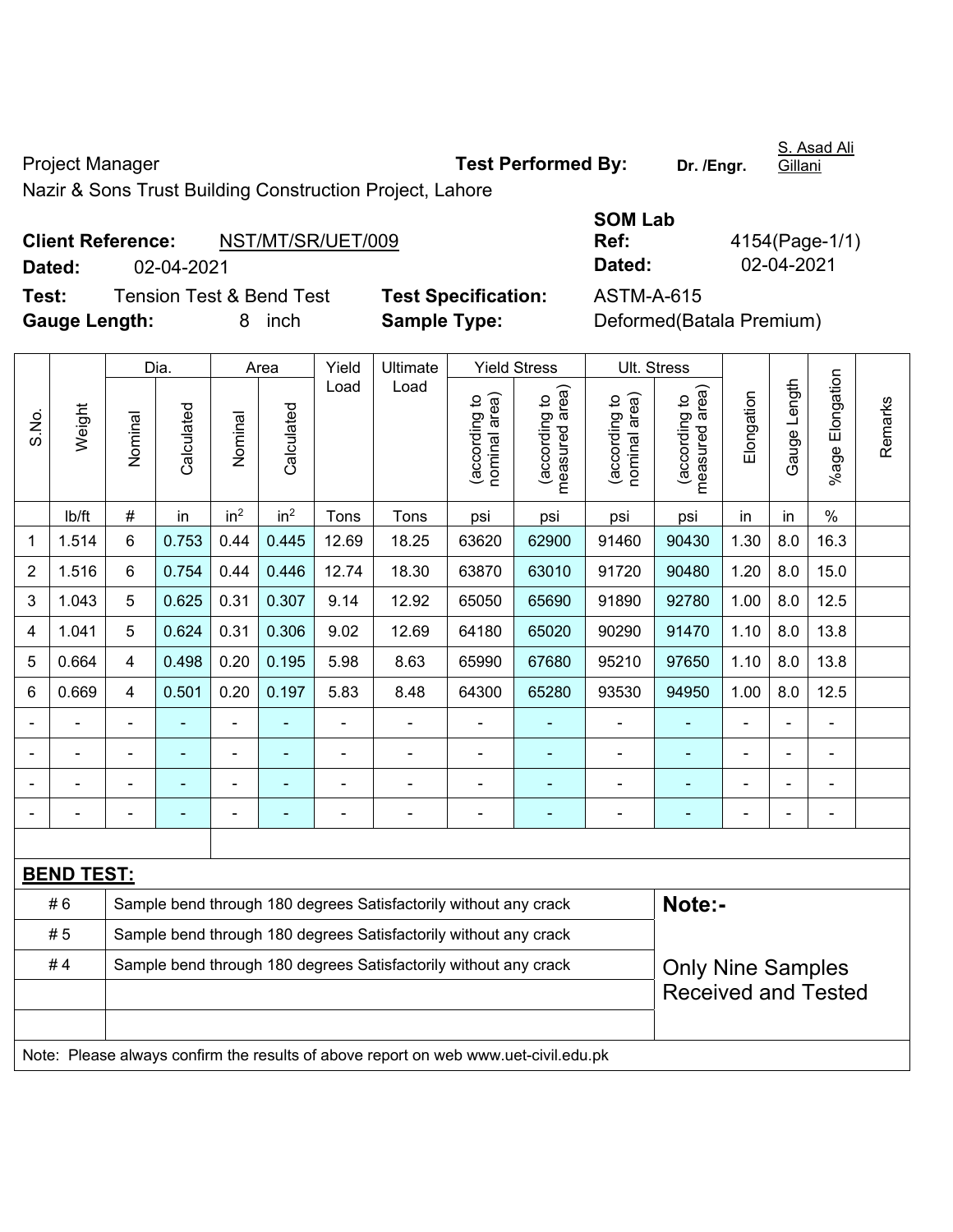Zahid Bin Waseem **Test Performed By:** Dr. /Engr.

S. Asad Ali Gillani

Assistant Engineer, University of Education, Lahore

| <b>Client Reference:</b> |            | UE/Engg/AE-2021/47       |                            | Ref:         | 4155(Page-1/ |
|--------------------------|------------|--------------------------|----------------------------|--------------|--------------|
| Dated:                   | 16-03-2021 |                          |                            | Dated:       | 02-04-2021   |
| Test:                    |            | Tension Test & Bend Test | <b>Test Specification:</b> | ASTM-A-615   |              |
| <b>Gauge Length:</b>     |            | inch                     | <b>Sample Type:</b>        | Deformed Bar |              |

| <b>SOM Lab</b>    |                |
|-------------------|----------------|
| Ref:              | 4155(Page-1/1) |
| Dated:            | 02-04-2021     |
| <b>ASTM-A-615</b> |                |
| Deformed Bar      |                |

|                          |                                                                                     |                | Dia.           |                          | Area            | Yield                    | Ultimate       |                                | <b>Yield Stress</b>             |                                | Ult. Stress                     |                |                          |                 | Remarks |
|--------------------------|-------------------------------------------------------------------------------------|----------------|----------------|--------------------------|-----------------|--------------------------|----------------|--------------------------------|---------------------------------|--------------------------------|---------------------------------|----------------|--------------------------|-----------------|---------|
| S.No.                    | Weight                                                                              | Nominal        | Calculated     | Nominal                  | Calculated      | Load                     | Load           | nominal area)<br>(according to | measured area)<br>(according to | nominal area)<br>(according to | measured area)<br>(according to | Elongation     | Gauge Length             | %age Elongation |         |
|                          | lb/ft                                                                               | $\#$           | in             | in <sup>2</sup>          | in <sup>2</sup> | Tons                     | Tons           | psi                            | psi                             | psi                            | psi                             | in             | in                       | $\%$            |         |
| 1                        | 0.666                                                                               | $\overline{4}$ | 0.500          | 0.20                     | 0.196           | 6.01                     | 8.82           | 66320                          | 67680                           | 97230                          | 99220                           | 1.10           | 8.0                      | 13.8            |         |
| $\overline{2}$           | 0.668                                                                               | 4              | 0.500          | 0.20                     | 0.196           | 5.96                     | 8.82           | 65760                          | 67100                           | 97230                          | 99220                           | 1.20           | 8.0                      | 15.0            |         |
| $\overline{\phantom{0}}$ |                                                                                     | $\blacksquare$ | $\blacksquare$ | $\blacksquare$           | $\blacksquare$  | $\overline{a}$           | $\blacksquare$ | ä,                             | ۰                               | $\blacksquare$                 | ٠                               | $\blacksquare$ | $\blacksquare$           | $\blacksquare$  |         |
| $\blacksquare$           | $\blacksquare$                                                                      | $\blacksquare$ | $\blacksquare$ | ä,                       | L,              | Ē,                       | $\blacksquare$ | ä,                             | ۰                               | ÷                              | $\blacksquare$                  | $\blacksquare$ | $\blacksquare$           | ä,              |         |
| $\blacksquare$           | $\overline{\phantom{0}}$                                                            | $\blacksquare$ | $\blacksquare$ | $\overline{\phantom{a}}$ | ٠               | $\blacksquare$           | $\blacksquare$ | $\blacksquare$                 | ۰                               | $\overline{\phantom{a}}$       | $\blacksquare$                  | $\blacksquare$ | $\overline{a}$           | $\blacksquare$  |         |
| $\blacksquare$           | $\blacksquare$                                                                      | ä,             | $\blacksquare$ | $\blacksquare$           | ä,              | ä,                       | ä,             | ä,                             | ۰                               | ÷                              | $\blacksquare$                  | ä,             | $\blacksquare$           | $\blacksquare$  |         |
| $\blacksquare$           | $\blacksquare$                                                                      | $\blacksquare$ | $\blacksquare$ | $\blacksquare$           | ä,              | $\blacksquare$           | ä,             | ä,                             | ۰                               | $\blacksquare$                 | $\blacksquare$                  | $\blacksquare$ |                          | ä,              |         |
|                          |                                                                                     |                |                |                          |                 | $\blacksquare$           | $\blacksquare$ | $\blacksquare$                 |                                 |                                |                                 |                |                          | $\blacksquare$  |         |
|                          |                                                                                     |                |                |                          |                 |                          | $\blacksquare$ | $\blacksquare$                 |                                 | $\overline{\phantom{0}}$       |                                 |                |                          | ۰               |         |
| $\blacksquare$           |                                                                                     | $\blacksquare$ | $\blacksquare$ | $\overline{\phantom{0}}$ | ä,              | $\overline{\phantom{a}}$ | ÷              | $\blacksquare$                 | ۰                               | $\overline{a}$                 | $\blacksquare$                  | $\blacksquare$ | $\overline{\phantom{0}}$ | $\blacksquare$  |         |
|                          |                                                                                     |                |                |                          |                 |                          |                |                                |                                 |                                |                                 |                |                          |                 |         |
|                          | <b>BEND TEST:</b>                                                                   |                |                |                          |                 |                          |                |                                |                                 |                                |                                 |                |                          |                 |         |
|                          | Note:-<br>#4<br>Sample bend through 180 degrees Satisfactorily without any crack    |                |                |                          |                 |                          |                |                                |                                 |                                |                                 |                |                          |                 |         |
|                          |                                                                                     |                |                |                          |                 |                          |                |                                |                                 |                                |                                 |                |                          |                 |         |
|                          |                                                                                     |                |                |                          |                 |                          |                |                                |                                 |                                | <b>Only Three Samples</b>       |                |                          |                 |         |
|                          |                                                                                     |                |                |                          |                 |                          |                |                                |                                 |                                | <b>Received and Tested</b>      |                |                          |                 |         |
|                          | Note: Please always confirm the results of above report on web www.uet-civil.edu.pk |                |                |                          |                 |                          |                |                                |                                 |                                |                                 |                |                          |                 |         |